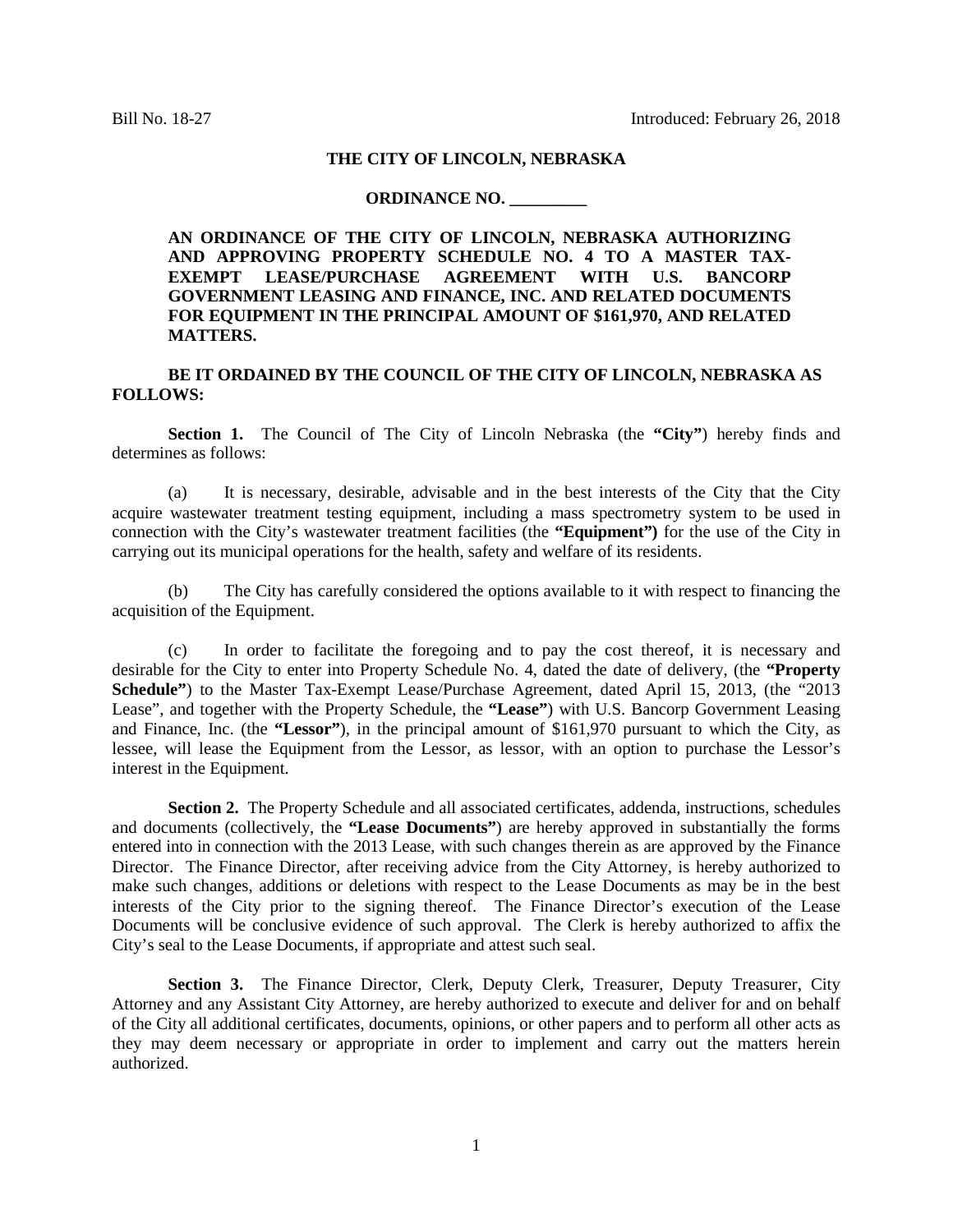**Section 4.** The execution and delivery by the Finance Director or by any such other officers, officials, employees or agents of the City of any such documents, instruments, certifications and opinions, or the doing by them of any act in connection with any of the matters that are the subject of this Ordinance, shall constitute conclusive evidence of both the City's and their approval of the terms, provisions and contents thereof and of all changes, modifications, amendments, revisions and alterations made therein and shall conclusively establish their absolute, unconditional and irrevocable authority with respect thereto from the City and the authorization, approval and ratification by the City of the documents, instruments, certifications and opinions so executed and the actions so taken.

All actions heretofore taken by the Finance Director and all other officers, officials, employees and agents of the City including, without limitation, the expenditure of funds and the selection, appointment and employment of, financial advisors, and other agents in connection with the execution and delivery of the Lease Documents, together with all other actions taken in connection with any of the matters that are the subject hereof, are in all respects hereby authorized, adopted, specified, accepted, ratified, approved and confirmed.

**Section 5.** With the exception of rights or benefits herein expressly conferred, nothing expressed or mentioned in or to be implied from this Ordinance or the Lease Documents is intended or should be construed to confer upon or give to any person other than the City or the Lessor any legal or equitable right, remedy or claim under or by reason of or in respect to this Ordinance or any covenant, condition, stipulation, promise, lease or provision herein contained. The Ordinance and all of the covenants conditions, stipulations, promises, agreements and provisions hereof are intended to be and shall be for and inure to the sole and exclusive benefit of the City and the Lessor as herein and therein provided.

**Section 6.** No officer or employee of the City shall be individually or personally liable for the performance of any duties or obligations under the Lease Documents. Nothing herein contained shall, however, relieve any such officer or employee from the performance of any duty provided or required by law.

**Section 7.** If any one or more of the covenants or agreements or portions thereof provided in this Ordinance on the part of the City to be performed should be determined by a court of competent jurisdiction to be contrary to law, then such covenant or covenants, or such lease or agreements, or such portions thereof, shall be deemed severable from the remaining covenants and agreements or portions thereof provided in this Ordinance and the invalidity thereof shall in no way affect the validity of the other provisions of this Ordinance or of the Lease, but the Lessor shall retain all the rights and benefits afforded to it hereunder and under the Lease or any applicable provisions of law.

If any provisions of this Ordinance shall be held or deemed to be or shall, in fact, be inoperative or unenforceable or invalid as applied in any particular case in any jurisdiction or jurisdictions or in all jurisdictions, or in all cases because it conflicts with any constitution or statute or rule of public policy or for any other reason, such circumstances shall not have the effect of rendering the provision in question inoperative or unenforceable or invalid in any other case or circumstance, or of rendering any other provision or provisions herein contained inoperative or unenforceable or invalid to any extent whatsoever.

**Section 8.** This Ordinance shall be construed and interpreted in accordance with the laws of the State of Nebraska. All suits and actions arising out of this Ordinance shall be instituted in a court of competent jurisdiction in the State except to the extent necessary for enforcement, by any trustee or receiver appointed by or pursuant to the provisions of this Ordinance, or remedies under this Ordinance.

**Section 9.** Any ordinance of the City and any part of any ordinance or resolution inconsistent with this Ordinance is hereby repealed to the extent of such inconsistency.